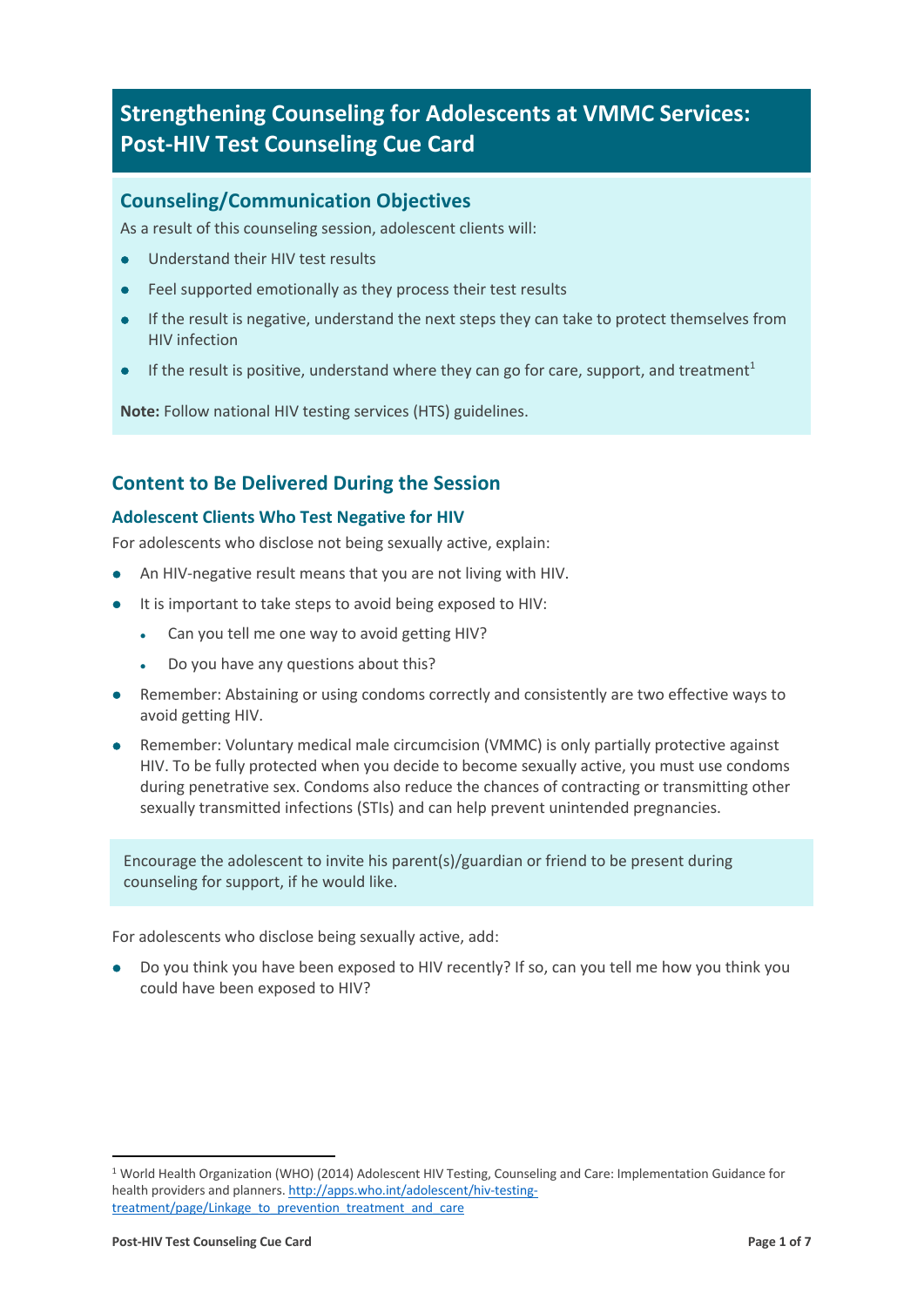For adolescents who disclose being sexually active and engaging in high-risk behaviors (such as transactional sex, sex with many partners, sex with partners who are living with HIV, or other high-risk sex), add:

- Remember to use condoms correctly and consistently.
- $\bullet$  Consider accessing pre-exposure prophylaxis (PrEP), if it is available locally. PrEP is a pill that, if taken every day, can significantly reduce the chances of acquiring HIV, even if a person engages in risk behaviors. PrEP is not a substitute for condoms, as it does not protect against STIs.

Counselors should NOT pass judgement on any client, regardless of risk behaviors or any other factors.

If the client is interested, refer him to services where he can obtain PrEP.

- Note that your sexual partner(s) may also be eligible for PrEP. Please tell your partner about PrEP and where to get it.
- As we discussed in earlier sessions, it is critical to abstain from sex for six weeks after VMMC. If this is not possible, you must use condoms correctly and consistently when having sex.

#### **Adolescent Clients Who Test Positive for HIV**

Be sure to convey results in a compassionate, respectful way. Acknowledge the client's emotions, show empathy, and encourage the client to take positive action where possible. **If country HIV testing guidelines require it**, ensure a parent or caregiver is present to discuss the results for clients under the legal age of majority (see below).

#### All Adolescents Who Test Positive for HIV

Explain:

- The HIV test shows that you tested positive for HIV.
- l The test results must be confirmed with another HIV test to check that they are correct. (*Explain the steps for the second test and when the results will be available.*)
- l HIV cannot be cured but it can be successfully treated. Treatment stops the spread of HIV in the body so a person living with HIV does not get very sick. Also, when people living with HIV have little virus in their bodies, they are less likely to transmit HIV to others.
- People living with HIV who take their treatment as instructed can live long, healthy, normal lives. It is very important to access HIV care and treatment services as soon as possible. At the end of our conversation, I will help you to access treatment. (*Provide active linkage to care.*)
- It is very important to start treatment immediately after testing positive. The sooner you start taking your medicines, the better your health in the long-term.
- **I** am here to support you and answer any questions. (*Pause to let the client process the results.*)
- How do you feel? (*Acknowledge the client's feelings as a normal reaction to receiving news of a positive test result. Remind the client that HIV is a treatable condition like others, such as high sugar level in the blood (diabetes).*)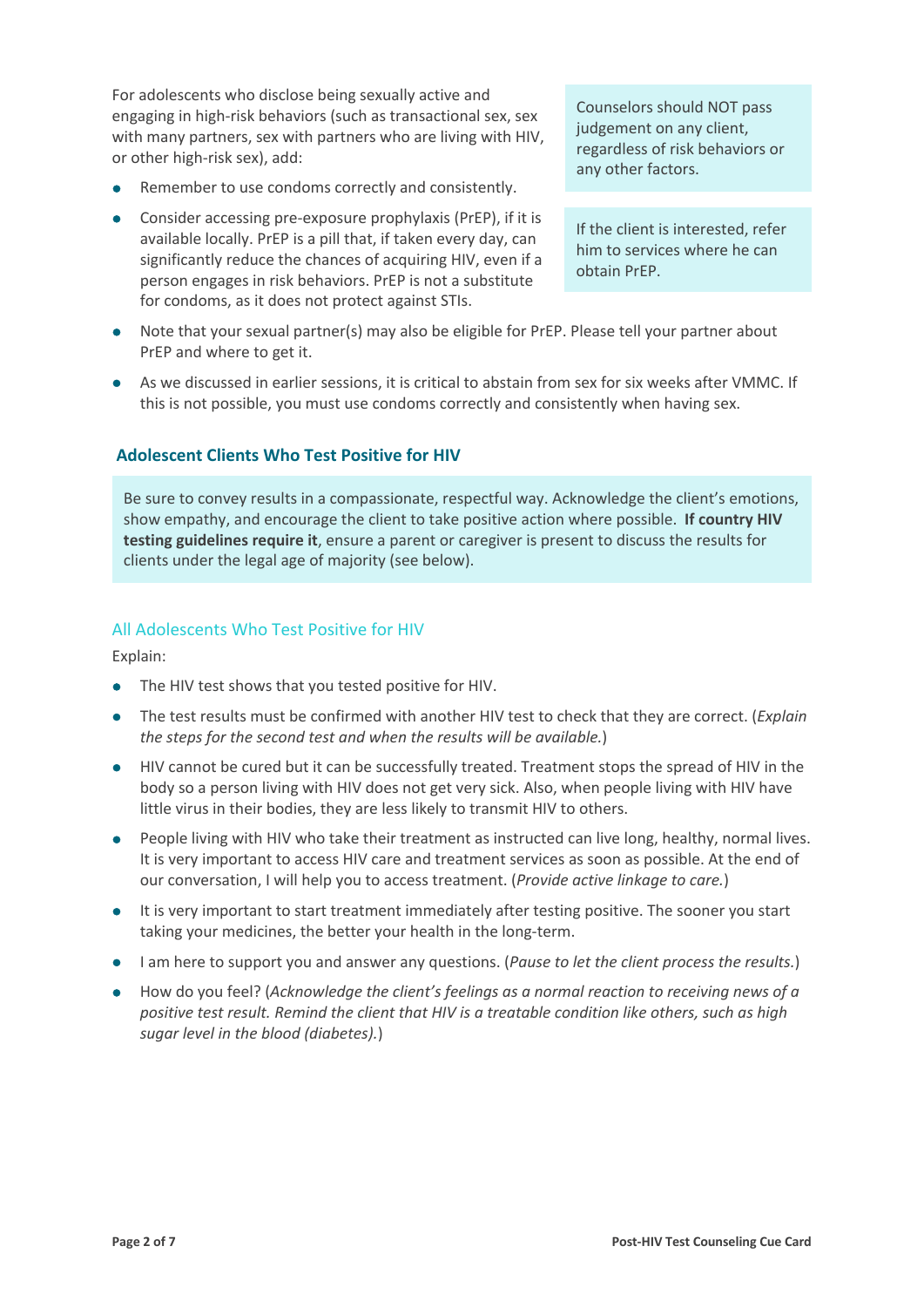■ Do you have any questions for me? (*Some questions the client may ask and answers are listed in the table below.*)

| <b>Question</b>                                                                                         | <b>Answer</b>                                                                                                                                                                                                                                                                                                                                                                                                                                                                 |
|---------------------------------------------------------------------------------------------------------|-------------------------------------------------------------------------------------------------------------------------------------------------------------------------------------------------------------------------------------------------------------------------------------------------------------------------------------------------------------------------------------------------------------------------------------------------------------------------------|
| Q: Will I die? Is there a cure for my illness?                                                          | A: As I mentioned before, there is medication you can take<br>that can help you live a long and healthy life.                                                                                                                                                                                                                                                                                                                                                                 |
| Q: Is it possible the test is wrong?                                                                    | A: Yes, sometimes an HIV test result is a "false positive." That<br>is why we conduct a confirmatory test. I can help you arrange<br>for this. We will need written permission from your<br>parents/caregivers to allow you to test again (if under the age<br>of consent).                                                                                                                                                                                                   |
| Q: How could I be HIV-positive if I have<br>never had sex? What could be the source<br>of my infection? | A: You may have been infected at or around birth. Or, if you<br>recently had a blood transfusion, you may have been infected<br>by the blood transfusion.                                                                                                                                                                                                                                                                                                                     |
| Q: Should I tell my parents?                                                                            | A: Yes, it is important to have a discussion about this with<br>your parent(s)/guardian(s). They can support to you to take<br>your medication and stay healthy.                                                                                                                                                                                                                                                                                                              |
| Q: How long will I have to take medication?                                                             | A: You will need to take the medication every day to stay well<br>and to keep HIV from affecting your health. Nowadays, the<br>medication is contained in just one pill (if this is the case).                                                                                                                                                                                                                                                                                |
| Q: Can I infect other people?                                                                           | A: You can infect others, primarily through sex. If you abstain,<br>you will have nothing to worry about. If you are sexually<br>active, you can protect your partner(s) by using a condom<br>correctly every time you have sex. Also, there is the<br>possibility of transmitting HIV by blood, through sharp objects<br>(for example, razors, piercing tools, tools for scarification,<br>etc.). However, you will not transmit HIV to others if you do<br>not share these. |
| Q: Will I be able to continue/finish school?<br>What about work?                                        | A: Yes, as long as you take your medications correctly and<br>consistently, you can remain healthy, attend school or work,<br>lead a successful life, and fulfill your dreams.                                                                                                                                                                                                                                                                                                |
| Q: Could I hope to have a family some day?                                                              | A: You certainly can. If your partner is HIV-negative, you can<br>help her stay that way by using condoms correctly and<br>consistently. If she is HIV-positive, there is effective<br>medication that can help her give birth to a healthy, HIV-<br>negative baby.                                                                                                                                                                                                           |
| Q: Will I have to keep my status to myself?                                                             | A: No, you do not need to be alone with your HIV status.<br>There are support groups of other young people living with<br>HIV where you can get important support (if this is true<br>locally). Talking to the right people can help you find peace of<br>mind, stop worrying, and learn to keep yourself physically<br>healthy, including by adhering to your medication.                                                                                                    |
| Q: Where can I go now? Are there services<br>that will help me live with this disease?                  | A: We will provide you an active referral to treatment<br>services to help you access treatment immediately.                                                                                                                                                                                                                                                                                                                                                                  |

- **.** I want to make sure what we have discussed is clear, including the importance of accessing treatment. Do you have any questions about this?
- **.** Is there anything that you have heard about HIV or living with HIV that is not clear?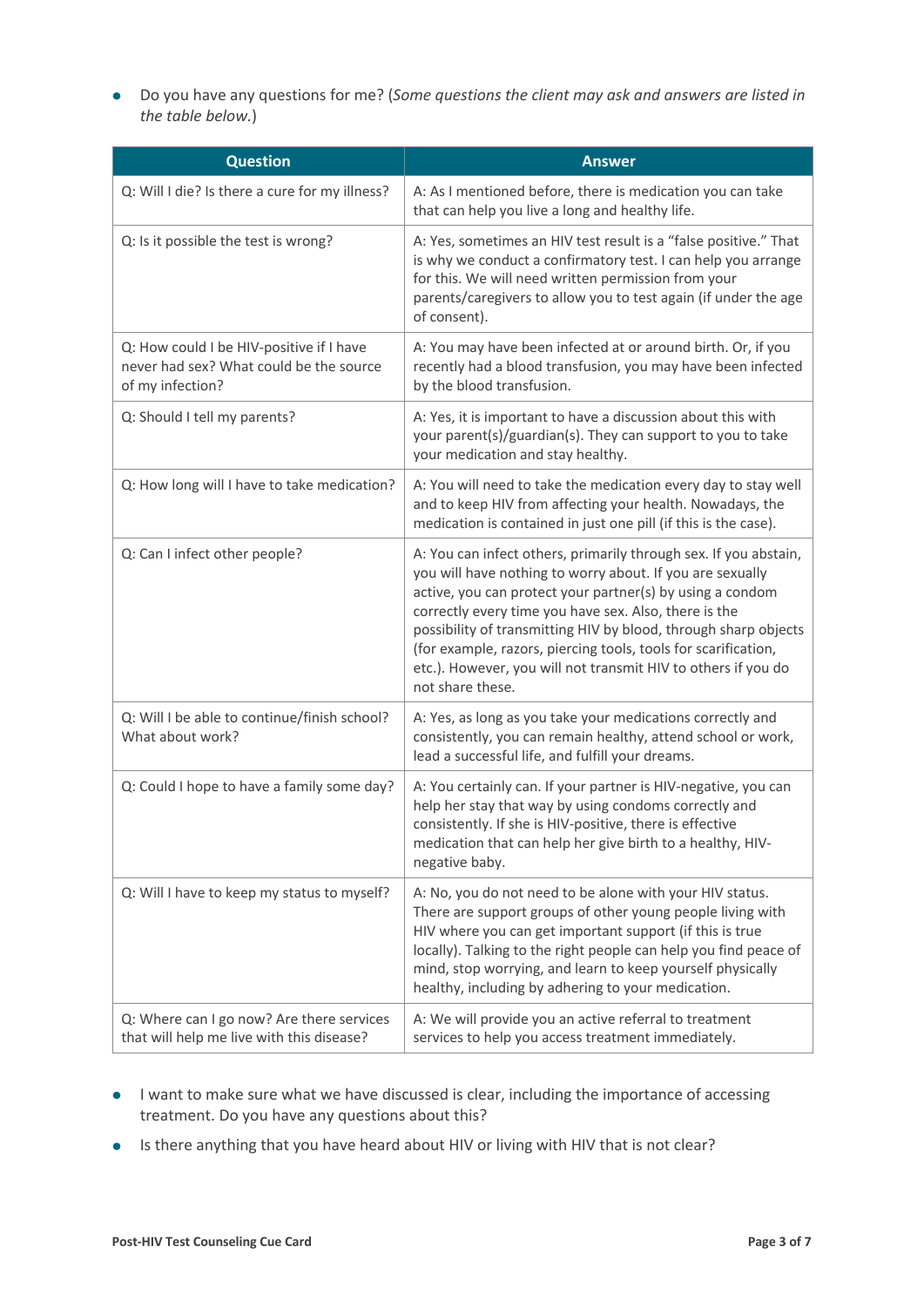- Common misconceptions include:
	- **Misconception:** An HIV-positive person can pass HIV to others by touching them, being around them, or playing sports with them.
	- **Correction:** HIV CANNOT be transmitted through sweat, tears, or feces; by touching (such as by shaking hands, contact during sports, etc.); by sharing food or drinking water; or through cooking utensils, toilet seats, bath towels, or bath water. HIV is transmitted through blood, semen, breast milk, or in the womb and through delivery. You can put others at ease by explaining these basic facts to them and referring them to printed materials and other sources of good information.
	- <sup>l</sup> **Misconception:** People can tell that a person is HIV-positive just by looking at him/her.
	- <sup>l</sup> **Correction:** No, you CANNOT tell that a person is HIV-positive just by looking at him/her. The only way to tell is to take an HIV test.
	- **Misconception:** People living with HIV will probably die soon.
	- **Correction:** Many people living with HIV are living long, healthy, and productive lives by taking their medication consistently and getting other emotional and physical support.
- Benefits of telling your HIV status to a person you trust include:
	- <sup>l</sup> Talking to the right people can help you find peace of mind so you can stop worrying and reduce stress. Reducing stress can help you stay healthier.
	- Others can give you support and help you stay physically healthy, including by helping to ensure you take your medication correctly and consistently.
	- <sup>l</sup> Support from others can help you stay emotionally healthy so you can deal with the emotional challenges you may face living with HIV.
- Although there are more benefits than risks to disclosing one's HIV status, there are also some risks worth considering when thinking about telling somebody else your status. **Risks include:**
	- <sup>l</sup> **Stigma and discrimination:** Some people hold stigmatizing attitudes and may choose to discriminate or treat people living with HIV unfairly. This is often due to ignorance of how HIV is and is not transmitted. Consider whether the person you are thinking of disclosing to is open to discussing these points, or are their attitudes so fixed that it would be better to wait or not disclose to them at all?
	- <sup>l</sup> **Exclusion:** Some people may refuse to associate with people living with HIV or exclude them from certain activities. This could be due to fear and ignorance about how HIV is/is not transmitted. Consider whether the person you are considering would be open to discussing how HIV is/is not transmitted.
	- <sup>l</sup> **Violence or physical abuse:** Trust is the key issue when considering to whom to disclose your HIV status. Some people could become so emotional or irrational that they could physically hurt or abuse a person living with HIV. Carefully consider how much you trust a person to whom you might disclose to not violate or abuse you physically.
- Is there anybody close to you to whom you would consider telling your HIV status?
	- . If so, are you comfortable telling that person your status?
	- Do you have any questions about how to do it?
	- Do you want us to help with telling this person your HIV status?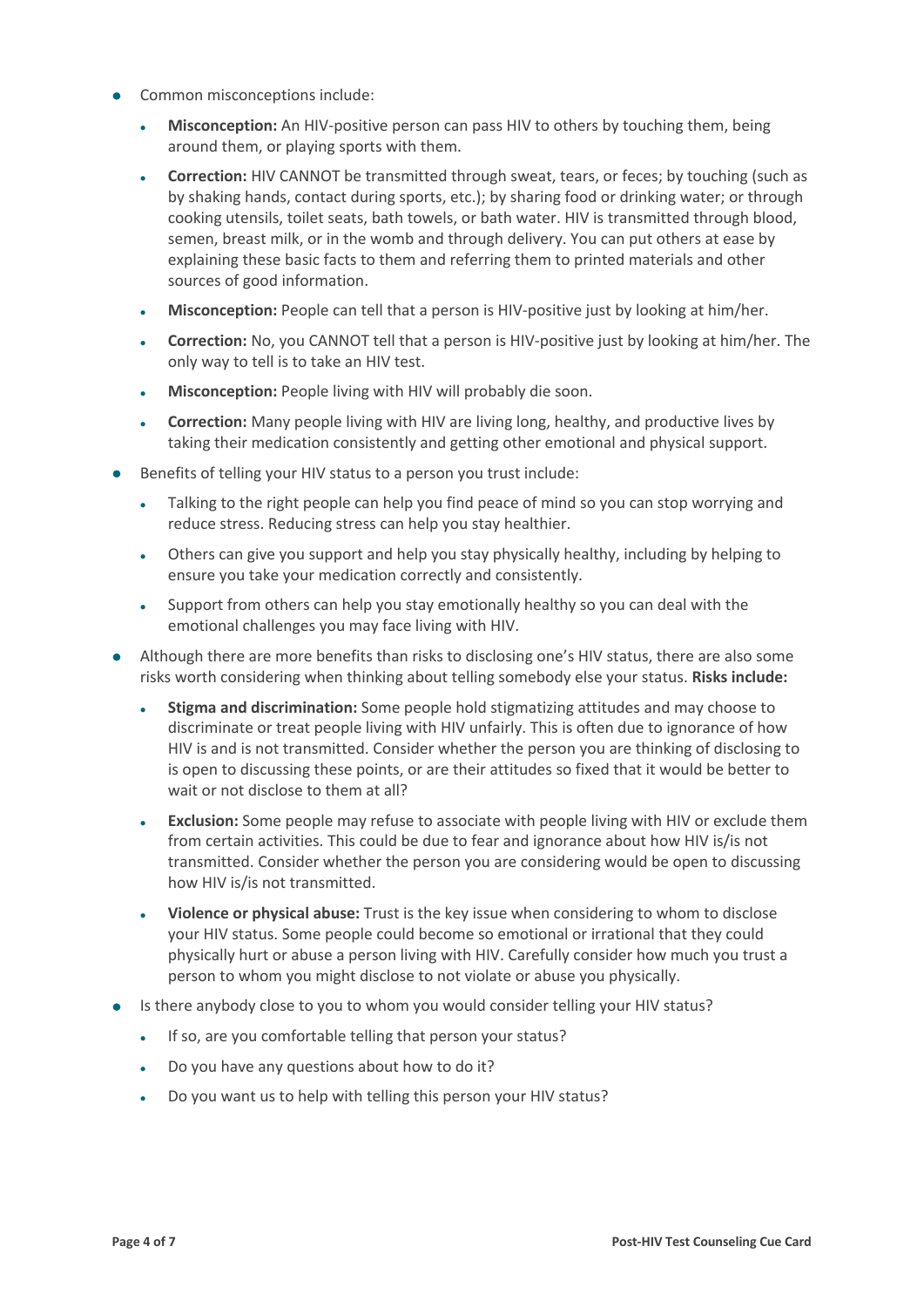You may provide different types of HTS referrals depending on client preferences:

- **Passive referral:** Index client is encouraged to disclose to their sexual partner(s) that they have been exposed to HIV and refer them to HTS.
- **•** Contact referral: Index patient is allowed a period of time to notify and refer sexual partners to HTS. If a partner does not report within a certain time, a health care provider contacts the partner.
- **Provider referral:** A health care provider contacts the clients' sexual partners concerning their exposure and directs them to HTS.
- **Dual referral:** A health care provider accompanies and provides support to the index client when they disclose their status and the potential exposure to partners.
- In addition to telling another person(s) your HIV status, consider encouraging your partner and/or family members (as appropriate) to take an HIV test.
- You may still undergo VMMC, but the procedure will not reduce HIV transmission risk to partners.
- **IIV-positive men are at higher risk of transmitting HIV during the VMMC healing period. So, it is** critical to abstain from sex for six weeks. If this is not possible, you must use condoms correctly and consistently when having sex.

## Clients Who Are Sexually Active

Explain:

- **.** Since you have tested positive, it is very important that your partner gets tested. (*Follow steps for index testing*.)
- **.** Since you have tested positive, your partner may be eligible for PrEP. (*Provide information on where the partner can access PrEP*.)
- After the healing period and always, it is important to use condoms correctly and consistently to prevent onward transmission. Also note that if your viral load is very low, transmission risk is minimal. You can still have safe sexual relationships. More information on onward transmission of HIV will be provided at the center where you go for treatment. Wound care will be especially important to protecting against onward transmission of HIV.

#### Clients Who Are Not Sexually Active

Explain:

- l Although you are not sexually active now, you should keep in mind that if/when you begin to have sex, you must always use condoms correctly and consistently to prevent onward transmission of HIV. Keeping your viral load low by taking your medicine consistently will also help you to keep HIV transmission risk to a minimum. You can always get more information about these topics at the center where you will get your medicines/treatment.
- **.** Steps for active linkage to care. (*Ensure that these steps are clear to the client.*)
- Do you have any further questions about HIV and VMMC?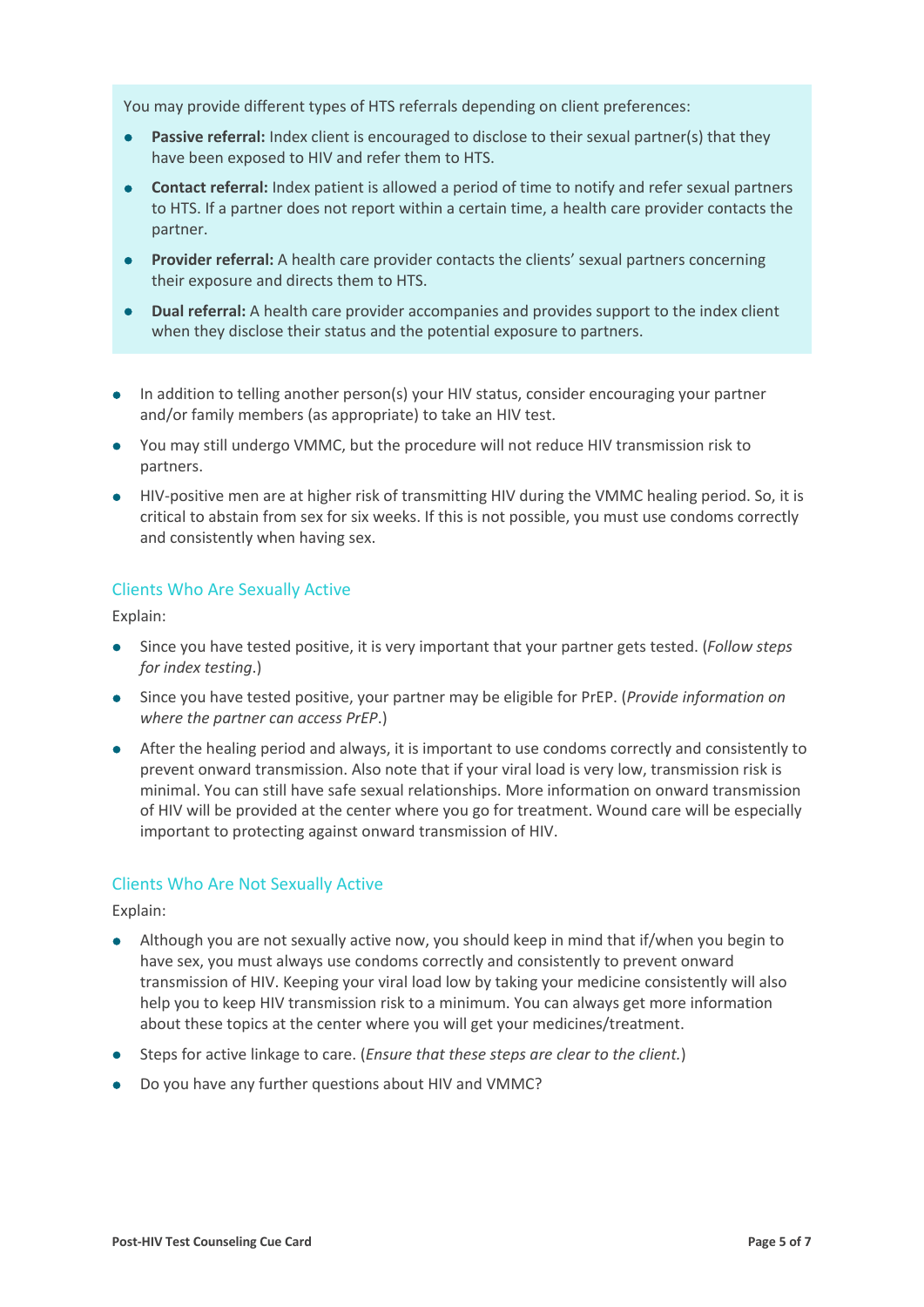# Adolescent Clients Under the Legal Age of Majority Whose Parents/Guardians Are Present

- Confirm against national guidelines if a parent or legal guardian must be present when disclosing HIV test results to an adolescent under the legal age of majority.
- l Decisions should be guided by the principle of what is in the best interest of the adolescent.
- You may need to make certain ethical decisions on a case-by-case basis. These should be made in consultation with the adolescent AND the parent/guardian, and could include the right of the adolescent to know his HIV status versus the parent's right to decide (principle of autonomy).
- In discussion, acknowledge the parent's/guardian's right to decide and state that you believe they will act in the best interest of the adolescent.
- Ask if the parent/guardian would agree to disclosure of the adolescent's HIV test results to the adolescent at this time.
- If the parent/guardian agrees, follow the points under "All Adolescent Clients Who Test Positive for HIV" to explain to the adolescent and his parents/guardians that he has tested positive for HIV.
	- Say that if a confirmatory test also returns an HIV-positive result, it may imply that his parent(s)/guardian(s) are also be HIV-positive, but this needs to be confirmed through a reputable test.
	- If this is the case, open and honest discussions about the client's and his parents'/guardians' HIV status can have many benefits, including peace of mind and better emotional health gained through mutual support and communication among family members, and better physical health through mutual support to take treatment medications correctly and consistently.
- If the parent/guardian does not agree to disclose to the adolescent, consider the following:
	- Ask the parent/guardian to consider whether there would be benefits to the adolescent from disclosure of his HIV status (principle of beneficence).2 These could include medical, psychological, or material benefits.
	- <sup>l</sup> Ask the parent/guardian if they believe that disclosure to the adolescent might cause some financial, social, or psychological/emotional harm or burden to the adolescent or his family that he should be protected from (principle of protection from malfeasance). Could the adolescent cause harm to the family later by disclosing his status?
	- Discuss any of these issues with the parent/guardian to see if they can be resolved to allow disclosure to the adolescent.
- Offer an HIV test to parent(s) and their biological children.

If parents are not present and a minor tests positive for HIV, follow national HTS guidelines on disclosure to minors.

l

<sup>&</sup>lt;sup>2</sup> Klitzman, R. et. al. (2009), Ethical Issues Concerning Disclosures of HIV Diagnoses to Perinatally Infected Children and Adolescents. *Journal of Clinical Ethics* 19(1):31–42. https://www.ncbi.nlm.nih.gov/pmc/articles/PMC2770331/